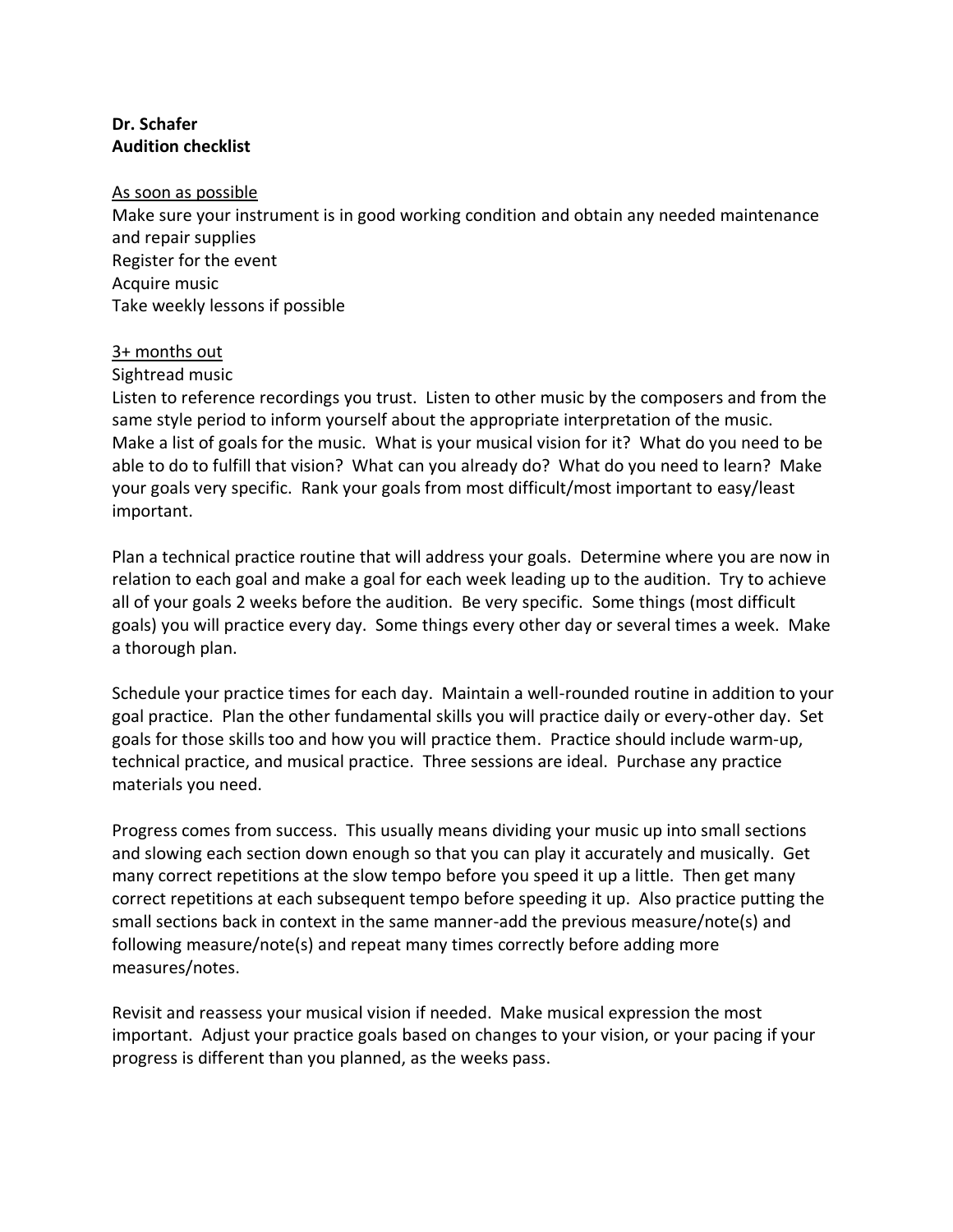#### Dr. Schafer Page 2

Commit to this routine and do it religiously. But, take a day off or a light day if you feel you need a mental or physical break. Listen to your body. Do not over-practice. Get into a general routine where you are getting enough sleep, eating well, exercising, and nurturing yourself mentally and emotionally. Notice negative thoughts or self-destructive behavior. Ask yourself why you are treating yourself that way. Replace your negative thoughts and behaviors with more nurturing, supportive, encouraging, positive ones.

## 1 month out

Start to schedule mock auditions for other people. Make the mock auditions as close as possible to the real thing (follow your estimated warm-up and audition timing, go through the mental process you will want to use, walk in the room as you think you will, have your "judges" provide instructions, wear the outfit you will wear, eat what/when you will eat, etc.). You may even take a light practice day the day before your fake audition because this is probably what you will/should do the day before the real audition. Provide your judges with the music and ask for feedback in writing. Make sure to recognize your successes when you leave the room and be proud of yourself. Make notes about what you still need to work on. Adjust your practice routine based on the "results". If nerves are an issue, notice them in the moment, accept them, and give them permission to be there. Afterwards, think about how you might better manage them. Focusing on your breathing and slowing it down might help. Try this in your practice. Try to remain positive before, during, and after your audition. In each mock audition, experiment with changes to your warm-up, clothes, food, etc., if you feel like adjustments might help.

## 2 weeks out

Plan a detailed schedule for audition day, including when you will wake up, when/what you will eat, when you will warm-up, etc. Allot plenty of extra time. Get directions and make sure you have done all you are supposed to do ahead of time with the event coordinators. Envision the day running smoothly and envision a positive, calm mood for yourself.

## 2 days before

Make sure you have everything you need for the audition: food, instrument maintenance and repair supplies, music, stand, directions, information, clothes, an inspirational note.

## 1 day before

Pack for audition day. Make sure you eat well (nothing that will upset your stomach), nurture yourself emotionally, and get a good night sleep.

Audition day! Follow your schedule Warm-up at home if possible Get to the audition site early